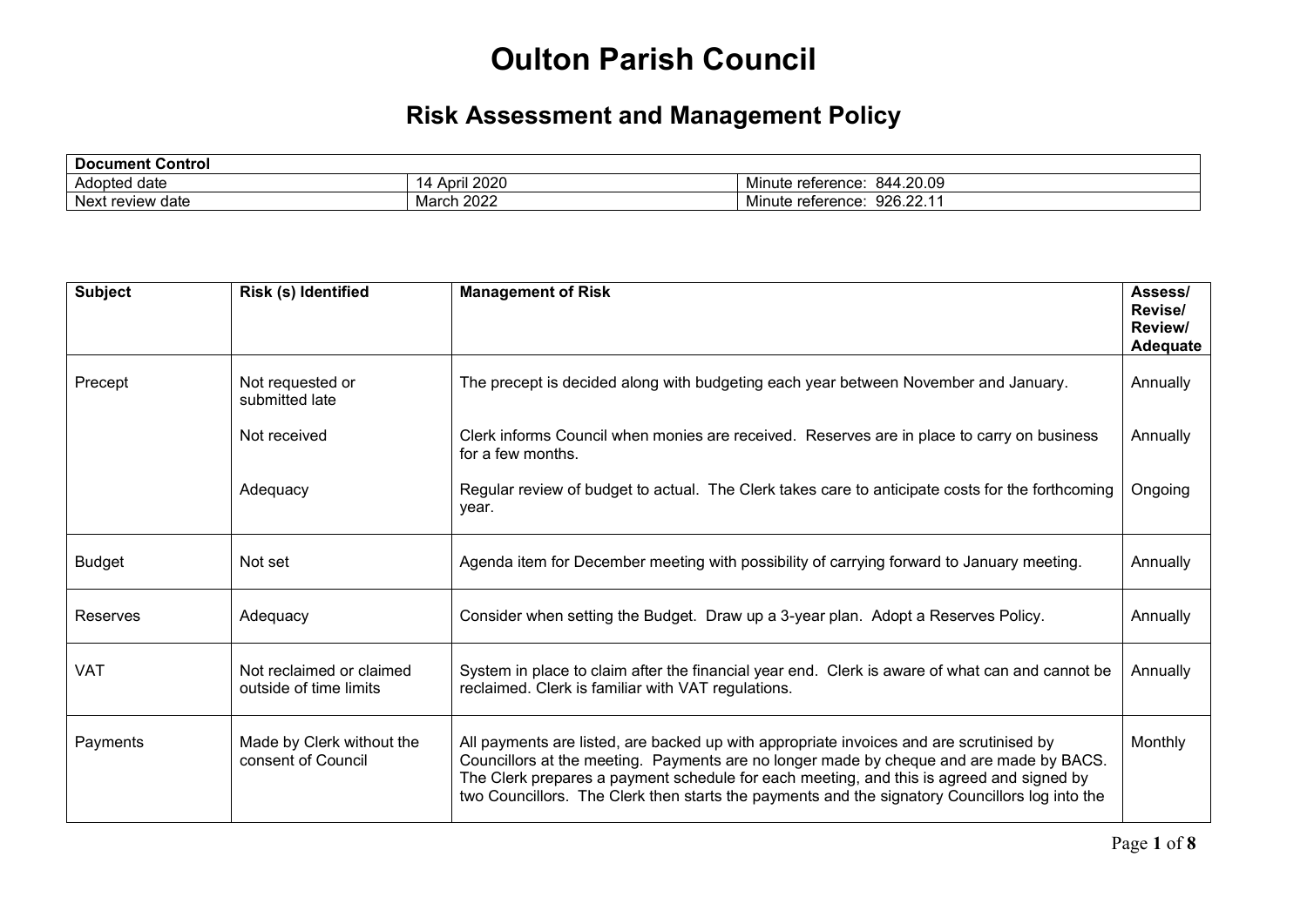| <b>Subject</b>                                         | Risk (s) Identified                | <b>Management of Risk</b>                                                                                                                                                                                   | Assess/<br>Revise/  |
|--------------------------------------------------------|------------------------------------|-------------------------------------------------------------------------------------------------------------------------------------------------------------------------------------------------------------|---------------------|
|                                                        |                                    |                                                                                                                                                                                                             | Review/<br>Adequate |
|                                                        |                                    | bank and authorise the agreed payments. A copy of all bank raised BACS payments are kept<br>in the accounts records.                                                                                        | Monthly             |
|                                                        | Invoice & payment disagree         | Clerk and Council check every invoice and confirm the payment can be raised by signing the<br>invoice.                                                                                                      | Monthly             |
|                                                        | Not received                       | Clerk checks bank statement and notifies Council at each meeting of any uncleared items.                                                                                                                    |                     |
| Cash                                                   | Theft<br><b>Dishonesty</b>         | The Council has Financial Regulations which set out the requirements however the parish<br>council does not normally receive or pay out cash.                                                               | Ongoing             |
| Cheque book                                            | Lost/stolen                        | An emergency cheque book is kept securely and would only be used if a BACS payment was<br>not possible. Cheques require two signatories. A cheque has not been written in over two<br>years.                | Ongoing             |
| Bank                                                   | Not able to raise BACS<br>payments | Sufficient number of signatories should be set up on the bank account. Review of bank<br>signatories at every May meeting. Clerk is familiar with the process of updating signatories on<br>a bank account. | Annually            |
| Grants                                                 | No proper procedure                | Minute council agreement with the power used to authorise payment. A Grant Awarding Policy<br>has been adopted and referred to for every application.                                                       | Ongoing             |
| <b>Tenders</b>                                         | Insufficient bids                  | The Councils Financial Regulations clearly state the correct procedure for obtaining quotes on<br>tenders. Any decisions must be voted for by the whole Council.                                            | Ongoing             |
| Election costs                                         | Risk of an election cost           | There are no measures which can be adopted to minimise the risk of having a contested<br>election. Reserves are in place and will be in accordance with the adopted Reserves Policy.                        | Adequate            |
| Audit - Internal                                       | Not carried out                    | Internal Auditor is appointed by Council. Report from Internal Auditor is a May agenda item.                                                                                                                | Annually            |
| <b>Annual Governance</b><br>& Accountability<br>Return | Not carried out                    | The Annual Governance & Accountability Return (AGAR) is completed and sent to the Internal<br>Auditor for checking. It is then signed by Council at the May meeting. The Council is now over                | Annually            |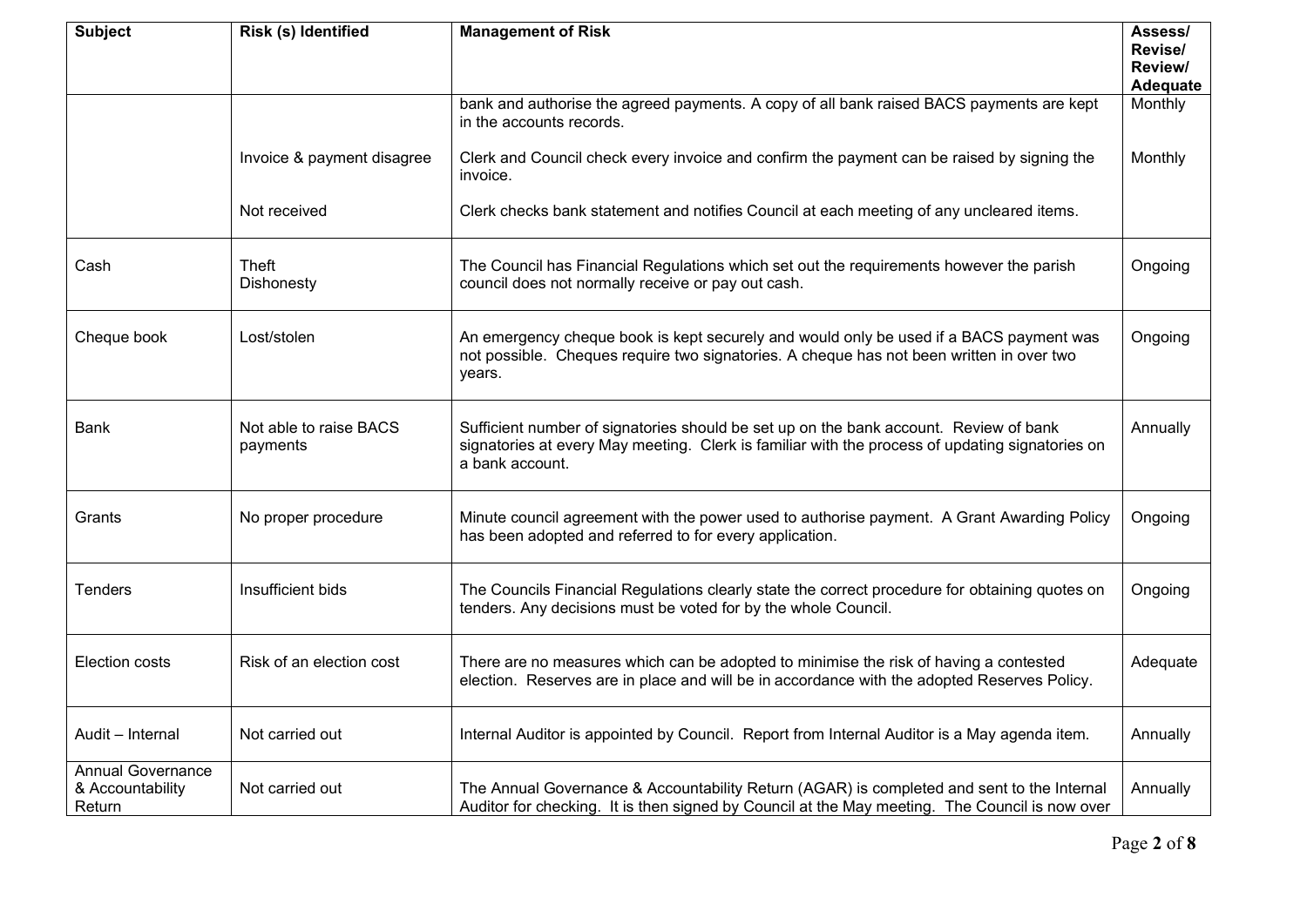| <b>Subject</b>          | Risk (s) Identified                        | <b>Management of Risk</b>                                                                                                                                                         | Assess/<br>Revise/<br>Review/<br>Adequate |
|-------------------------|--------------------------------------------|-----------------------------------------------------------------------------------------------------------------------------------------------------------------------------------|-------------------------------------------|
|                         |                                            | the £25K limit so an External Auditor Report must be prepared, and documents uploaded on<br>the Council website and in the noticeboards.                                          |                                           |
| <b>Internal Control</b> | Not carried out                            | Appoint a member of Council (non-signatory on bank) to carry out quarterly checks on<br>accounts.                                                                                 | Quarterly                                 |
| Salary                  | Salary not worked out<br>correctly         | Clerk provides Council with nationally agreed pay scale awards. Clerk uses HMRC PAYE<br>software to process payments. Council check submission receipt from HMRC and the payslip. | Annually                                  |
|                         | Salary review not carried out              | Clerk salary is reviewed in April of every year.                                                                                                                                  | Annually                                  |
|                         | Clerk appraisal not carried<br>out         | Clerk appraisal is carried out each year in April.                                                                                                                                | Ongoing                                   |
|                         | Unpaid Tax & NI                            | Tax and NI are submitted to HMRC via Real Time Information system.                                                                                                                | Ongoing                                   |
|                         | Year-end submission not<br>carried out     | Clerk informs Council when the year-end submission has been completed.                                                                                                            | Annually                                  |
|                         | Non-compliance with pension<br>regulations | The Council needs to ensure that it has complied with its duties under employment legislation<br>and has met its pension obligations.                                             | Ongoing                                   |
| Employees               | Long term sickness of Clerk                | A Councillor in the absence of Clerk would take minutes. Councillors would carry out any<br>necessary actions.                                                                    | Adequate                                  |
|                         | Unexpected or tragic<br>circumstances      | All documents, laptop and printer are held at Clerk's home. Chairperson has a sealed<br>envelope which contains Council passwords.                                                | Adequate                                  |
|                         | <b>Employment disputes</b>                 | Good relationship maintained with Clerk. Training for Clerk and Councillors so roles are fully<br>understood.                                                                     | Ongoing                                   |
|                         | Actions undertaken by staff                | The Clerk should be provided with relevant training, reference books and access to legal<br>advice. Council are members of Norfolk Parish Training & Support.                     | Ongoing                                   |
|                         | Loss of key personnel                      | The Clerk's role would be advertised, and another appointment made. Monitor Clerk's hours,<br>health, training and manage appropriately.                                          | Ongoing                                   |
|                         | Lone/home working                          | Inspection of Clerk's home environment. Refer to Lone/Home Worker Policy.                                                                                                         | Annually                                  |
|                         |                                            |                                                                                                                                                                                   | Page 3 of 8                               |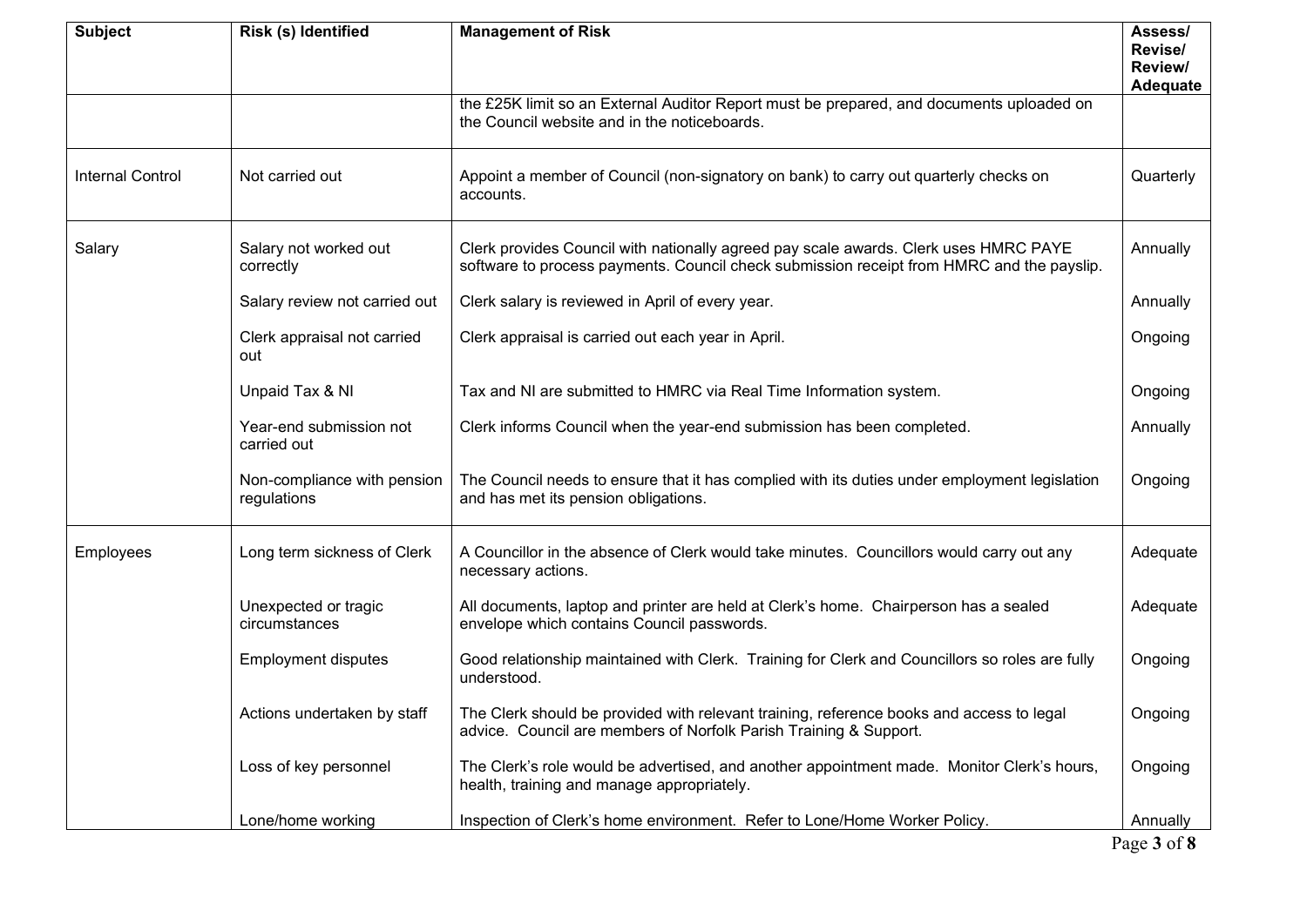| <b>Subject</b>             | Risk (s) Identified                                                                              | <b>Management of Risk</b>                                                                                                                                                                                                                                                                                                                                                                                             | Assess/<br>Revise/<br>Review/<br>Adequate |
|----------------------------|--------------------------------------------------------------------------------------------------|-----------------------------------------------------------------------------------------------------------------------------------------------------------------------------------------------------------------------------------------------------------------------------------------------------------------------------------------------------------------------------------------------------------------------|-------------------------------------------|
|                            | Fraud by staff                                                                                   | Requirements of the Fidelity Guarantee insurance to be adhered to.                                                                                                                                                                                                                                                                                                                                                    | Ongoing                                   |
| Councillors                | Loosing members                                                                                  | Legal process is followed when a vacancy occurs. If the Parish Council becomes inquorate<br>then East Suffolk Council will provide a process to follow to appoint members to ensure<br>business can carry on.                                                                                                                                                                                                         | Adequate                                  |
| Insurance - Council        | Adequacy                                                                                         | Insurance cover reviewed annually at May meeting. Copy of asset register sent to Insurance<br>Company. The policy wording must be checked each year to ensure the proposed cover is<br>adequate. Employers and Employee liability insurance is a necessity. The Clerk must ensure<br>Public Liability and Fidelity Guarantee insurance are both integral in the policy. Clerk to review<br>policy at time of renewal. | Annually                                  |
|                            | Action being taken against<br>the Council                                                        | Public Liability insurance covers general personal injury claims where the council is found to be<br>at fault.                                                                                                                                                                                                                                                                                                        | Adequate                                  |
| Insurance -<br>Contractors | Not insured                                                                                      | Clerk to see copy of insurance certificate as soon as a contract has been agreed.                                                                                                                                                                                                                                                                                                                                     | Ongoing                                   |
| Health & Safety            | Health & Safety policy not up<br>to date                                                         | The Council has adopted a Health & Safety Policy. The Council does hold Public Liability<br>Insurance in the event of an accident.                                                                                                                                                                                                                                                                                    | Ongoing                                   |
| Website                    | Incorrect information<br>published on website or non-<br>compliance with required<br>information | The Clerk has had training on what information should/must be on the website. The Clerk will<br>be the only one responsible for updating the website. Documents need to be prepared in<br>website accessibility format.                                                                                                                                                                                               | Ongoing                                   |
| Documents - paper          | Loss/theft/fire                                                                                  | Stored at Clerks home in a locked fire-proof cabinet. Smoke detectors fitted in Clerk's home.<br>Paper documents no longer required are then shredded.                                                                                                                                                                                                                                                                | Ongoing                                   |
| Documents - digital        | Loss/theft/<br>computer malfunction                                                              | All documents are automatically backed up to an external source. Emails and computer<br>password protected. Only trusted sources are used to maintain/repair laptop. Laptop not left<br>unattended in Clerk's car.                                                                                                                                                                                                    | Ongoing                                   |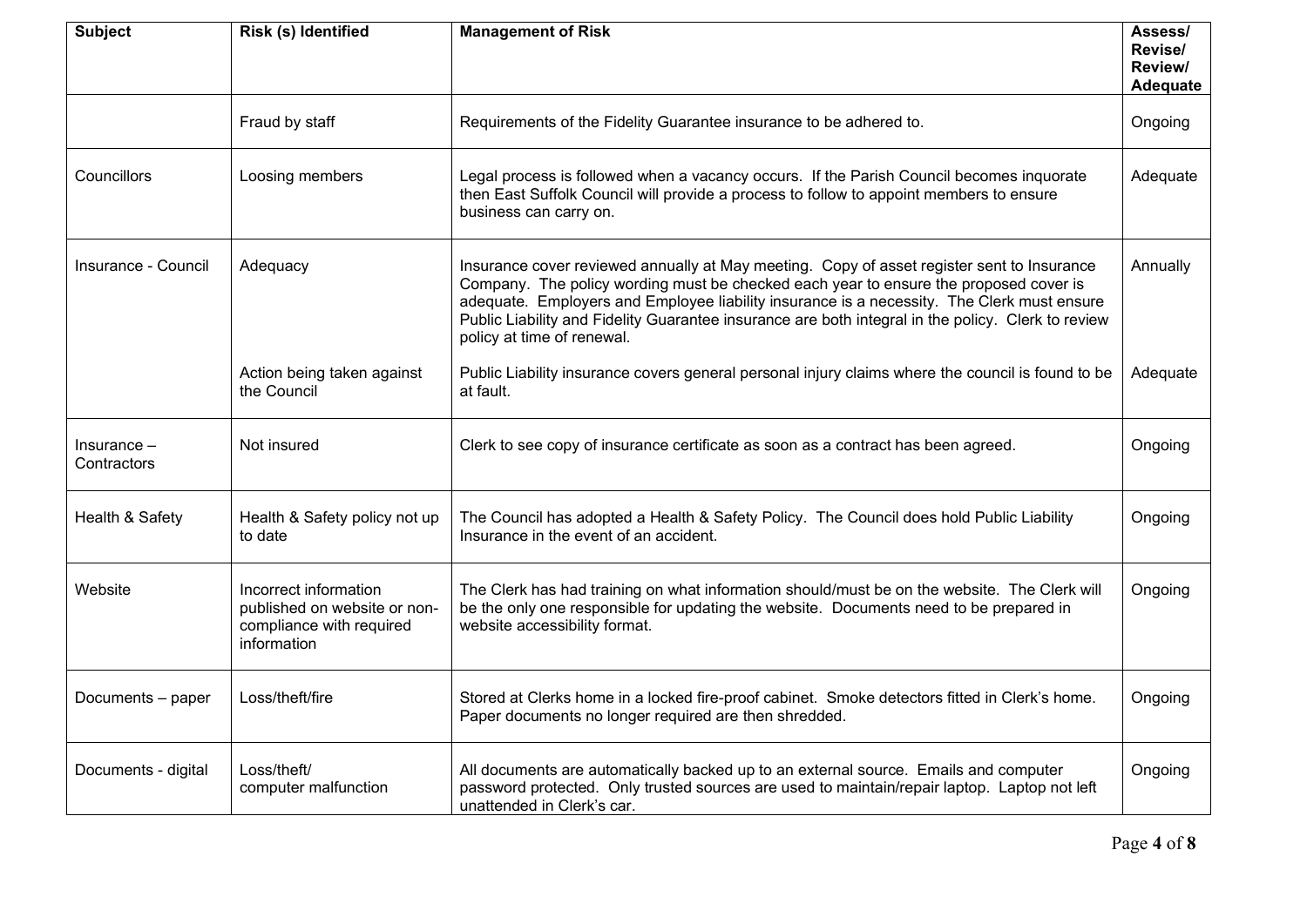| <b>Subject</b>                                    | Risk (s) Identified                                          | <b>Management of Risk</b>                                                                                                                                           | Assess/<br>Revise/<br>Review/<br>Adequate |
|---------------------------------------------------|--------------------------------------------------------------|---------------------------------------------------------------------------------------------------------------------------------------------------------------------|-------------------------------------------|
| <b>Minutes</b>                                    | Wrongly recorded minutes/<br>unpublished minutes             | Draft Minutes are circulated well before the meeting. The minutes are agreed by all the<br>Councillors then signed. The copy will be kept in a minute book.         | Ongoing                                   |
| Agenda                                            | Not published in accordance<br>with best practice            | Agenda planning is completed in good time.                                                                                                                          | Ongoing                                   |
| Freedom of<br>Information                         | Not recording or keeping<br>information correctly            | The Council has published on their website a publication scheme and keep records in<br>accordance with data retention guidelines.                                   | Ongoing                                   |
| Data Protection                                   | Breeches of data/<br>not being compliant with<br>legislation | The Council has passwords to protect files containing personal information.                                                                                         | Ongoing                                   |
| Asset register                                    | Lack of awareness                                            | Asset list to be reviewed annually. Review adequacy of Public Liability insurance. Advise<br>Insurance Company regarding disposal or purchase of assets.            | Annually                                  |
| <b>Standing Orders</b>                            | Working outside agreement                                    | Clerk to ensure Council are working with the latest version. New Councillor provided with a<br>copy of Standing Orders.                                             | Ongoing                                   |
| Financial<br>Regulations                          | Working outside agreement                                    | Clerk to ensure Council are working with the latest version. New Councillor provided with a<br>copy of Financial Regulations.                                       | Ongoing                                   |
| Code of Conduct                                   | Working outside of guidelines                                | Clerk provides all new Councillors with a copy of the Code of Conduct.                                                                                              | Ongoing                                   |
| Register of Interests<br>completed and<br>updated | Perceived/actual conflict of<br>interest                     | Councillors must advise Clerk of any changes to circumstances immediately they happen.<br>Clerk reminds Councillors annually to review their Register of Interests. | Ongoing/<br>Annually                      |
| Declarations of<br>Interest minuted               | Perceived/actual conflict of<br>interest                     | Councillors must advise of any declarations of interest so it can be minuted.                                                                                       | Ongoing                                   |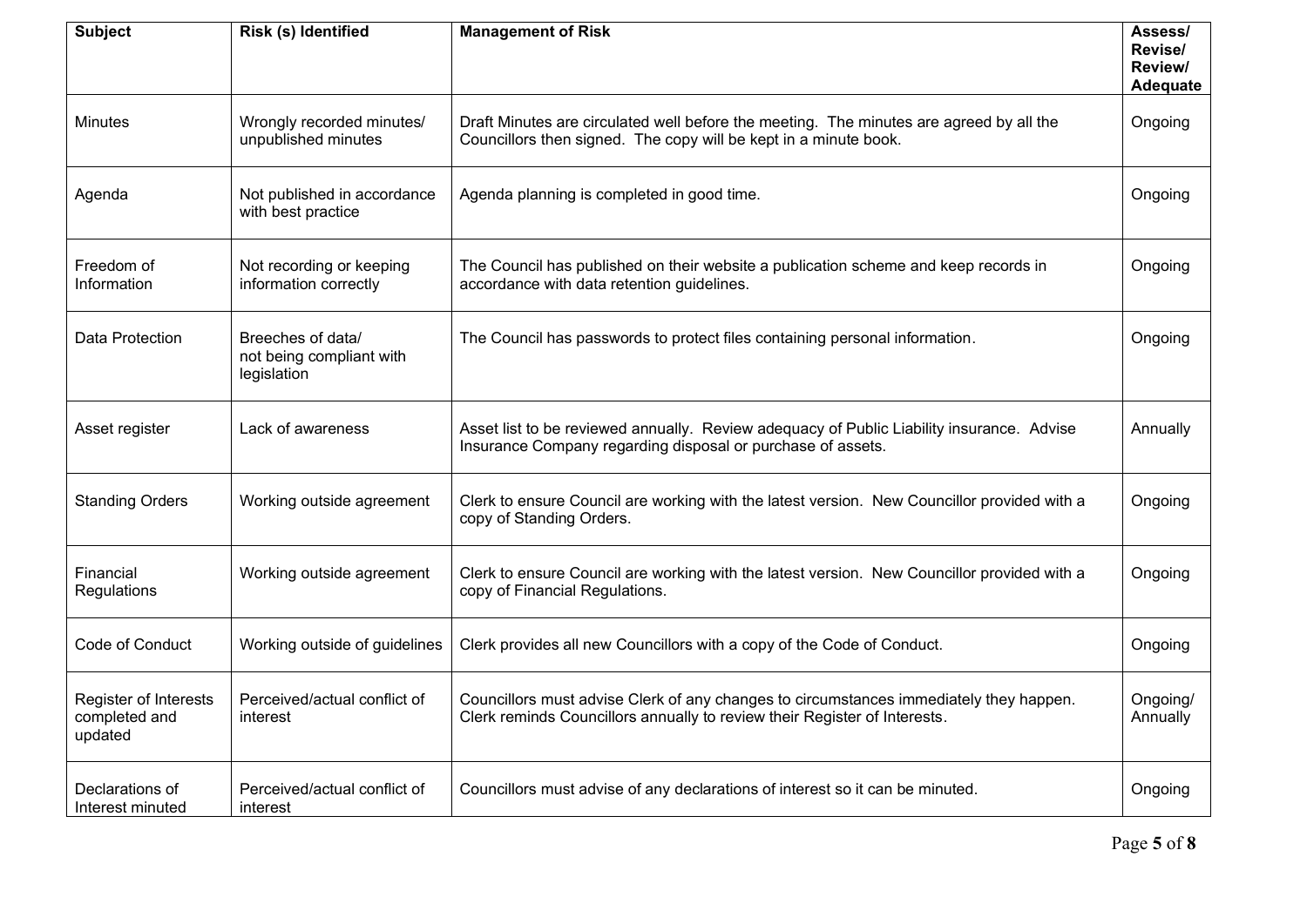| <b>Subject</b>                                                                                                                                                                        | Risk (s) Identified                                                                | <b>Management of Risk</b>                                                                                                                                                                                                                    | Assess/<br>Revise/<br>Review/<br>Adequate |
|---------------------------------------------------------------------------------------------------------------------------------------------------------------------------------------|------------------------------------------------------------------------------------|----------------------------------------------------------------------------------------------------------------------------------------------------------------------------------------------------------------------------------------------|-------------------------------------------|
| Failure to follow<br>proper procedure                                                                                                                                                 | Decisions being challenged<br>and overturned                                       | Clerk to keep updated with guidance and changes. Seek advice from Suffolk Association of<br>Local Councils where appropriate.                                                                                                                | Ongoing                                   |
| Computer/ office<br>equipment                                                                                                                                                         | Injury or harm from misuse,<br>prolonged use<br>Malfunctioning and causing<br>harm | Clerk is aware of best practice whilst using the laptop; the need to take regular breaks, posture<br>and position of screen. Clerk checks equipment regularly for defects and ensures equipment is<br>used following recommended guidelines. | Ongoing                                   |
| Fire                                                                                                                                                                                  | Risk of harm from fire                                                             | Smoke detectors installed in Clerk's home. Paper stored away from electrical appliances.                                                                                                                                                     | Ongoing                                   |
| Trip hazards                                                                                                                                                                          | Risk of tripping                                                                   | Clerk ensures working environment is clutter free and access is clear.                                                                                                                                                                       | Ongoing                                   |
| Notice boards<br>1. Oulton Community<br>Centre<br>2. Camps Heath,<br>3. Park Meadow<br>roundabout<br>4. Lime Avenue<br>5. Jenkins Green<br>6. Next to Telephone<br>box in Camps Heath | Theft<br>Vandalism<br>Doors/hinges broken                                          | Monthly check by Clerk. Any identified defects are dealt with promptly. Noticeboards 4, 5 and<br>6 will be installed shortly.                                                                                                                | Ongoing                                   |
| <b>Bus shelter</b><br>1. Sands Lane -<br>western end                                                                                                                                  | Vandalism                                                                          | Monthly check by volunteer in the parish. Defects are reported to Clerk and dealt with<br>promptly.                                                                                                                                          | Ongoing                                   |
| Grit bins<br>1. Woods Lane,<br>Camps Heath<br>2. Oulton Community<br>Centre 3. Church                                                                                                 | Theft<br>Vandalism<br>Accident if bins do not<br>contain grit                      | Location of grit bins are registered with Highways. Regular checks by volunteer and low levels<br>reported to Highways.                                                                                                                      | Ongoing                                   |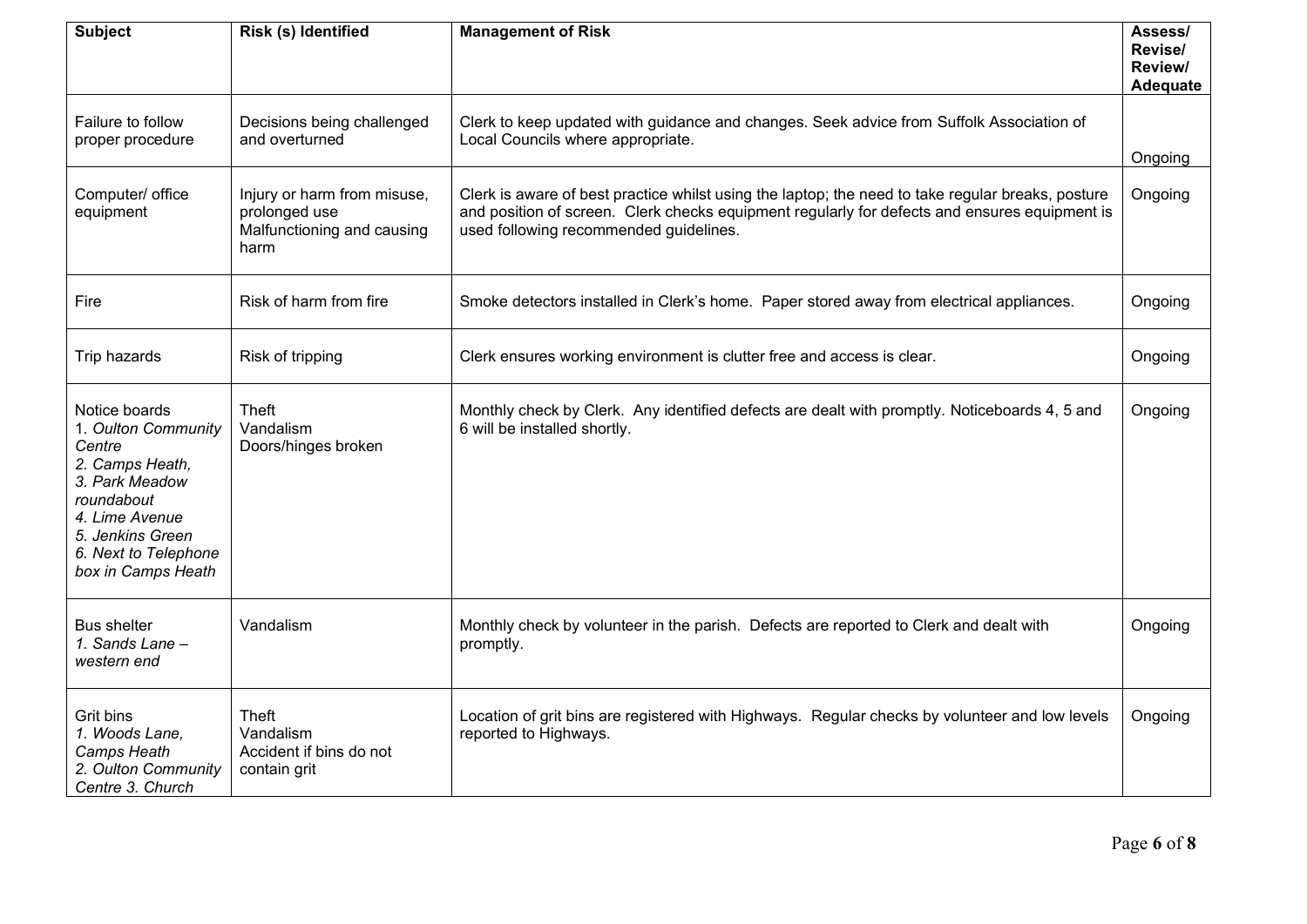| <b>Subject</b>                                                                                                                   | <b>Risk (s) Identified</b>             | <b>Management of Risk</b>                                                                                                                                                                                                                                                                                                                                           | Assess/<br>Revise/<br>Review/<br>Adequate |
|----------------------------------------------------------------------------------------------------------------------------------|----------------------------------------|---------------------------------------------------------------------------------------------------------------------------------------------------------------------------------------------------------------------------------------------------------------------------------------------------------------------------------------------------------------------|-------------------------------------------|
| Avenue - Camps<br>Heath<br>4. Holly Hill - Camps<br>Heath 5. Queens<br>Highway/Woods<br>Lane - Camps Heath                       |                                        |                                                                                                                                                                                                                                                                                                                                                                     |                                           |
| Public seat<br>1. corner of Meadow<br>Road and Oulton<br><b>Street</b><br>2. corner of Union<br>Lane and Oulton<br><b>Street</b> | Theft<br>Vandalism                     | Regular checks by volunteer in the parish. Defects are reported to Clerk and dealt with<br>promptly.                                                                                                                                                                                                                                                                | Ongoing                                   |
| Village Sign                                                                                                                     | Theft<br>Vandalism                     | Regular checks by volunteer in the parish. Defects are reported to Clerk and dealt with<br>promptly.                                                                                                                                                                                                                                                                | Ongoing                                   |
| Phone Box                                                                                                                        | Vandalism<br>Accidental injury         | Regular checks by volunteers in the parish. Defects are reported to Clerk and dealt with<br>promptly.                                                                                                                                                                                                                                                               | Ongoing                                   |
| Dog Waste Bins<br>1. Cambrian<br>Crescent<br>2. Somerleyton Road                                                                 | Theft<br>Vandalism                     | Reliant on members of the public reporting any damage. Defects identified are dealt with<br>promptly. Emptied by Norse.                                                                                                                                                                                                                                             | Ongoing                                   |
| Speed Indicator<br>Device                                                                                                        | Theft<br>Vandalism                     | Regular checks by volunteers. Covered on insurance and padlocked. Training given on how<br>to safely use equipment. Adopted a SID Risk Assessment & Management Policy.                                                                                                                                                                                              | Ongoing                                   |
| Defibrillator<br>1. Oulton Community<br>Centre<br>2. Inside telephone<br>box at Camps Heath                                      | Theft<br>Vandalism<br>Out of date pads | Regular checks are carried out by volunteers for the Camps Heath defibrillator. The Clerk<br>regularly checks the Oulton Community Centre defibrillator. Records are uploaded by the<br>Clerk onto the Circuit. Checks made to ensure the defibrillators are registered with East<br>Anglian Ambulance Service. Pads and batteries are replaced before expiry date. |                                           |